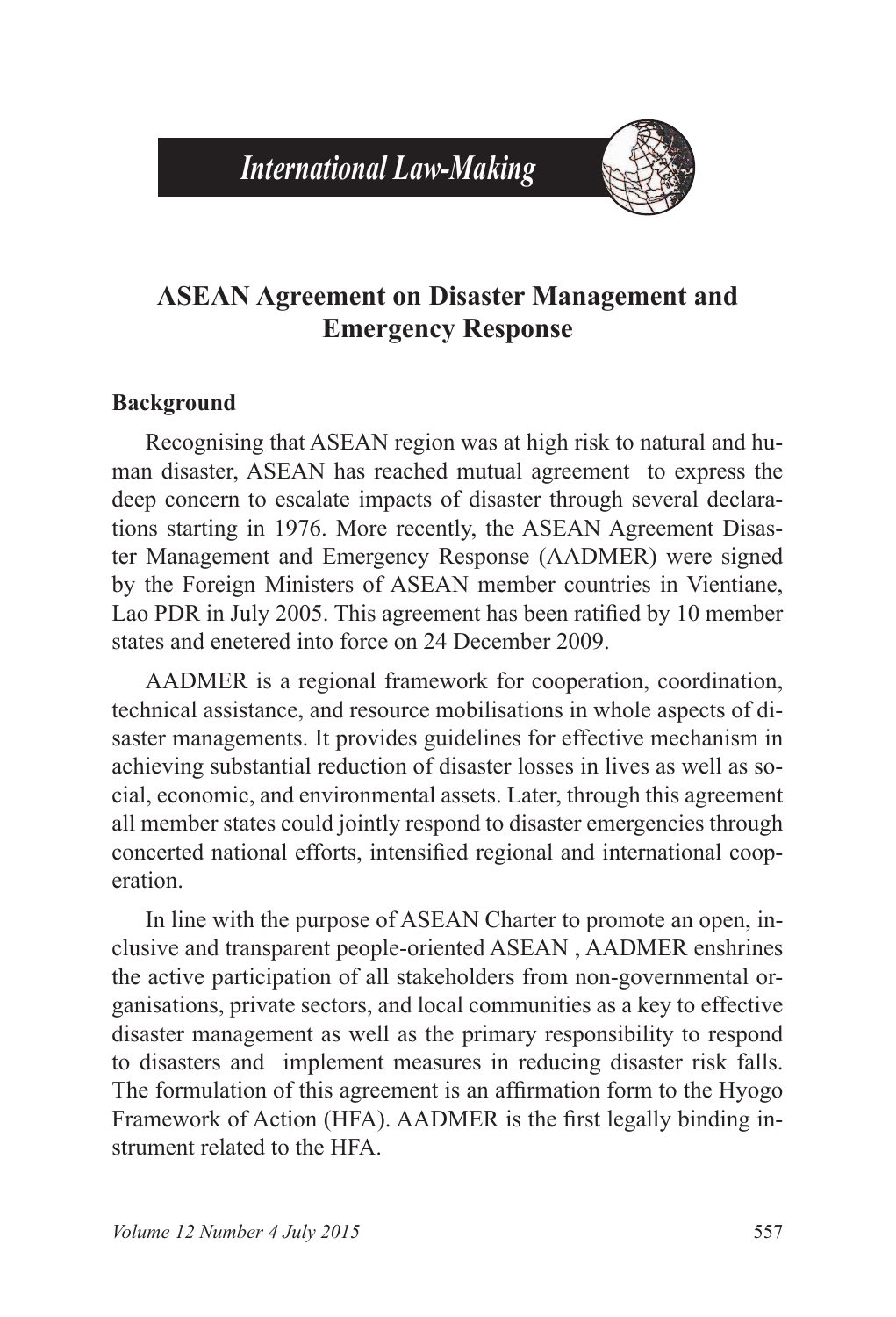# **Main principles**

The principles of the regulations according to article 3 are:

- a) **Sovereignty, territorial integrity and national unity** of the Parties shall be respected in accordance with the Charter of The United Nations and the Treaty of Amity and Cooperation in Southeast Asia. Each affected party shall have primary responsibility to respond to disaster occuring within its territory. Upon the request or consent of the affected Party, external assistance shall be provided.
- b) **Solidarity and partnership**, where each member state is expected to strengthen co-operation and coordination to achieve the objectives of this agreement.
- c) **Prevention and mitigation,** where all Parties shall take precautionary measures to prevent, monitor and mitigate disasters.
- d) **Participation,** where all stakeholders, especially the local, vulnerable communities, non-government organization (NGOs), and private enterprises actively involved. All this participation committed with community-based disaster preparedness and early response approaches.

# **Object and purpose**

AADMER's objective is to provide effective mechanism that will lead to the reduction of disaster losses in lives and in social, economic and environmental assets of the member countries. Another aim of this agreement for ASEAN member-countries is to jointly respond to disaster emergencies through regional cooperation.

AADMER focuses not only in disaster management but also disaster risk reduction (DRR). By intensifying this cooperation, AADMER hopes to provide assurance to all ASEAN members that if disaster level exceeds the capacity of a state, regional community would immediately provide assistance.

# **Concept**

AADMER shall be implemented under these programmes:

**Risk Identification**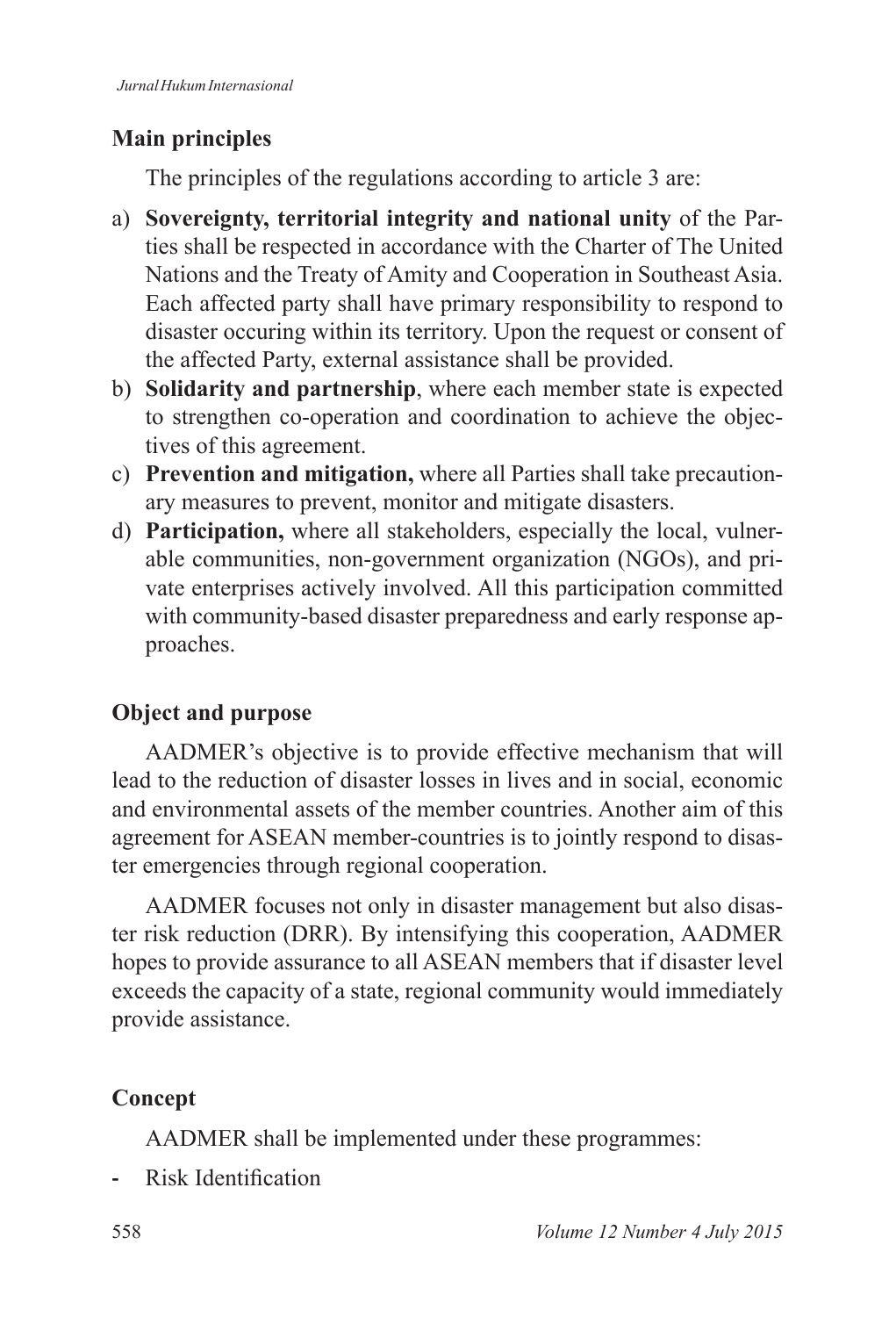Each Party shall identify disaster risk in its territory, which include hazards, risk levels, vulnerabilities and disaster management capacities.

**-** Prevention an Mitigation Programmes

 Strategies to identify, prevent, and reduce risk arising from hazards shall be developed by each coutry based on its policies, programmes, and plans that strengthen local and national disaster management capability. Important strategies to be developed are the promotion of public awareness, strengthen the participation of the community, and promotion and use of indigenous knowledge.

 Regional disaster prevention and mitigation programmes shall be developed collectively by the member countries to complement national efforts.

**-** Capacity building and preparedness program National disaster early warning arrangements shall be established and mantained by AADMER, including regular risk assesment, early warning information systems, communication network for timely delivery of information and public awareness, and preparedness to act upon the early warning information.

 All ASEAN countries have to exchange information related to the hazards with transboundary effect as early warning with the prepared Standard Operating Procedure (SOP) for national action and regional co-operation. Military, civilian personnerl, transportation and communication equipment, facilities, goods and services will be utilized as well to facilitate their regional movement.

**-** National and international emergency response

 One of the main obligation of each member country of ASEAN is to ensure that its national policies are in line with the implementation of AADMER. Measures must be taken to regulate the system to mobilise equipment, facilities, human and financial resources required to respond disaster.

 In the need of assistance, each country must inform other countries through AHA Centre which will coordinate the request to other countries. The requested party or parties, on the other hand, shall directly inform the affected party or the AHA Center if they are capable to respond.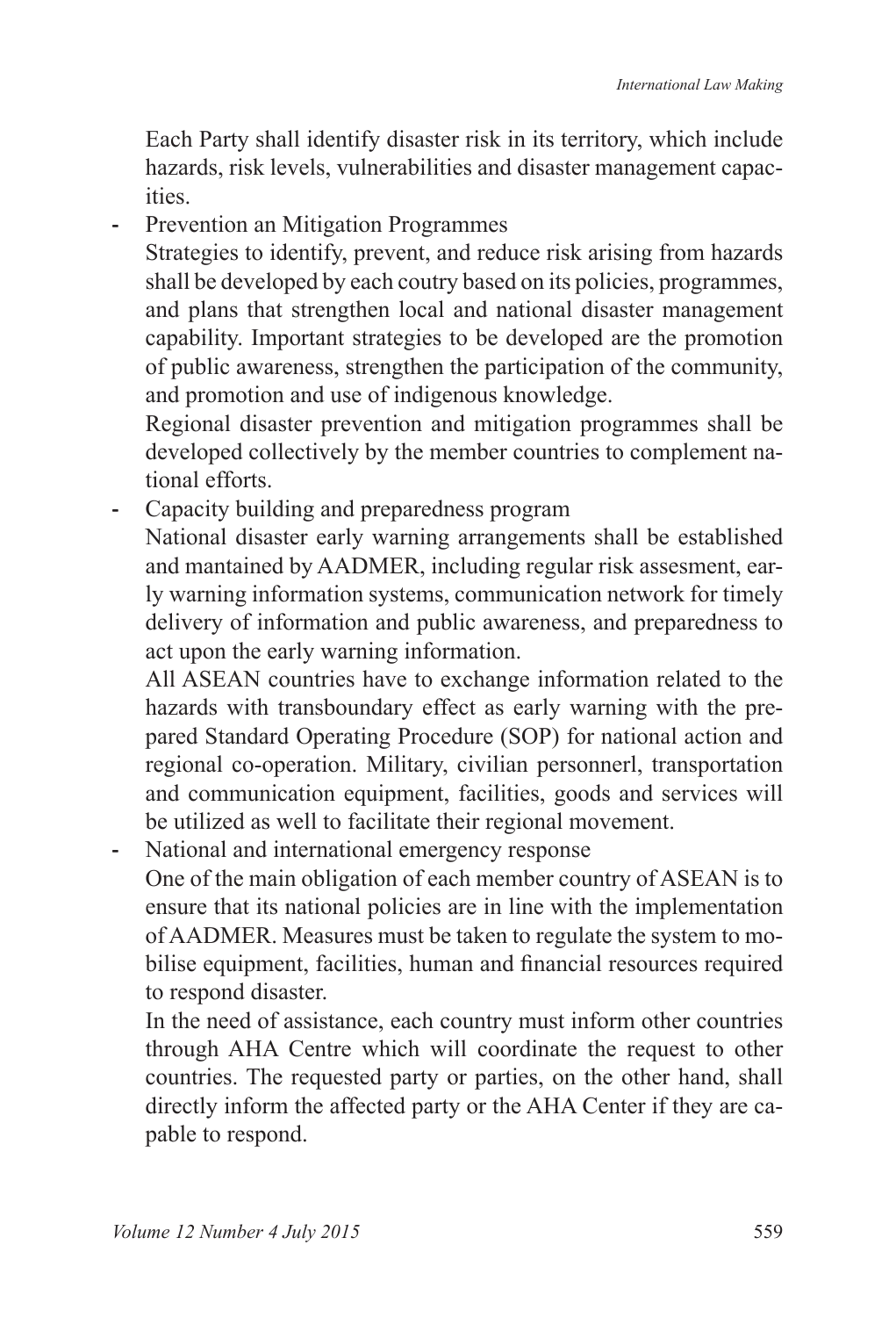### **Main Features**

The Agreement consists of 36 Articles including Rules of Procedure and ANNEX for the Terms of reference of AHA Centre

- a. Part I from Art.1-4 consist of Use of Terms, Objectives, five Basic Principles, and General Obligation.
- b. Part II sets out the Risk Identification and Monitoring. Each party is obliged to take approriate measures in identifying disaster risk in the territories in the aspects of natural and human-induces hazards; risk assesment; monitoring of vulnerabilities; and disaster management capacities. Besides, each Party shall assign risk levels to each identified hazard according to agreed criteria and ensure its National Focal Point at regular intervals agreed to be communicated to the AHA Centre.
- c. Part III along with the Disaster Prevention and Mitigation.
- d. Part IV form Art. 7-9 of the Agreement provides the Disaster Preparedness . For disaster early warning, parties shall as appropriate establish, maintain and periodically review national disaster early warning management. Meanwhile for preparedness, Parties shall jointly or individually develop strategies and contingency response plans to reduce losses, prepare Standard Operating Procedures for regional co-operation and national action as well as inform the AHA Centre regularly for its avalaible resource.
- e. Part V from Art. 10-16 sets out the provisions about Emergency Responses governing the National Emergency Response, Joint emergency Response through Provisions of Assistance, Directions and Control of Assistance, Respect of National Law and Regulations,Exemptions and Facilities for the Provision of Assistance, Identification, and Transit of Personnel, Equipment, Facilities and Materials for Provision of Assistance.
- f. Part VI sets out the provision about Rehabilitation where the Parties have to develop strategies and implement programmes for rehabilitatiom as a result of a disaster, jointly or individually. Therefor, the parties shall promote bilateral, regional, and international cooperation as appropriate for rehabilitation after the disaster.
- g. Part VII from Art.18-19 regulates the Technical Co-operation and Scientific Research where the Parties shall undertake six actions as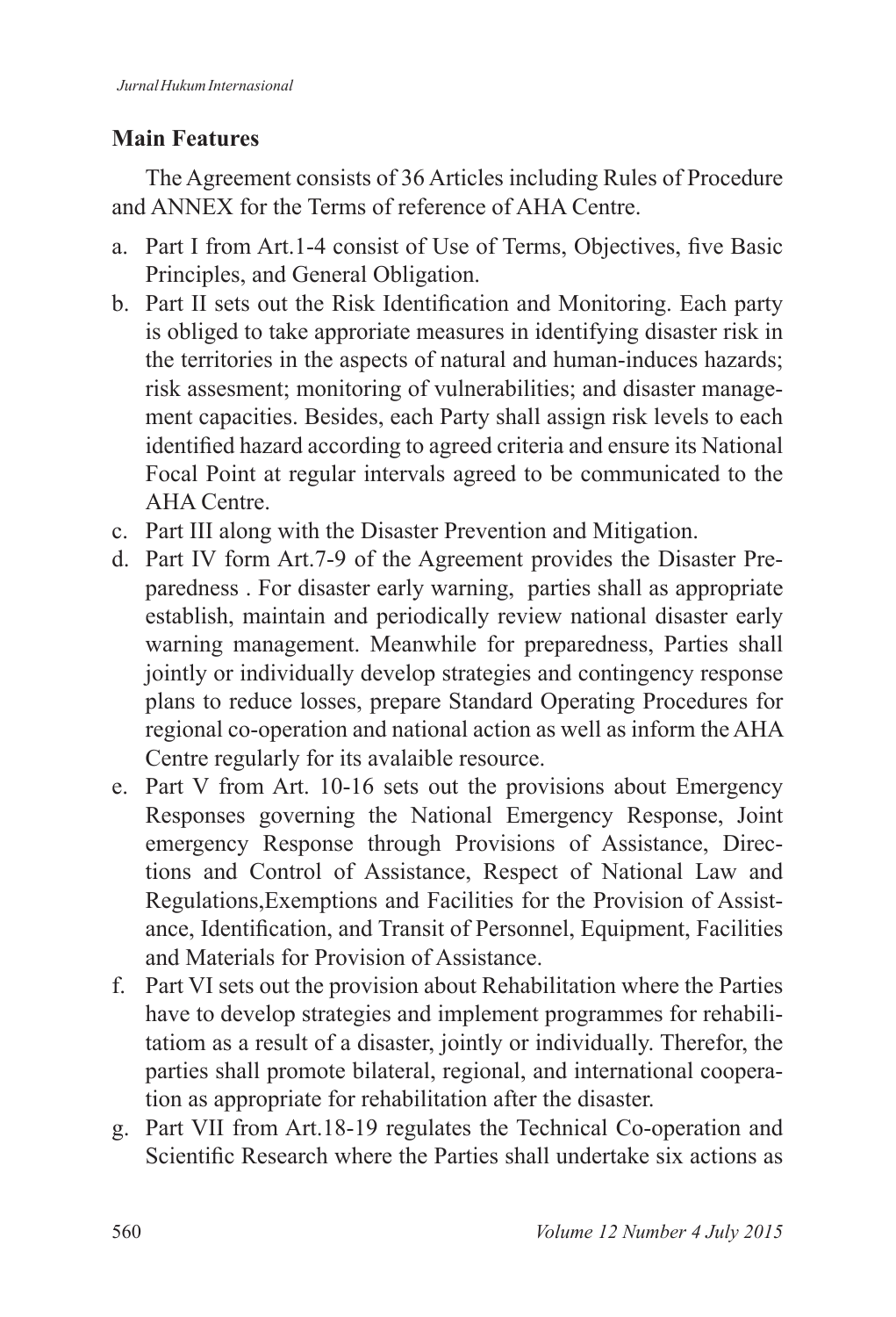technical co-operation to increase preparedness and mitigate disasters facilitated by AHA Centre. For scientific and technical research, the Parties shall promote and support related research programmes about the causes and consequences of disasters as well as means, methods, techniques and equipment for disaster risk reduction, joinly or individually with the respect to Intellectual Property Rights.

- h. Part VIII Art 20 sets out the Establishment of ASEAN Co-ordinating Centre for Humanitarian Assistance (AHA Centre).
- i. Part IX from Art. 21-24 sets out the regulation about Institutional Arrangement which consist of Conference of the Parties, National Focal Point and Competent Authorities, The Secretariat, and Financial Agreement.
- i. Part X of this agreement, from Art. 25-31 regulates the procedures for the Protocols, Amandments to the Agreement, Adoption and Amandment of Annexes, rules of Procedure and Financial Rules, Reports, Relationship with Other Instruments, and Settlement of Disputes.
- k. The last part, Part XI regulates the Final Clauses of this Agreement consisting Ratification, Acceptance, Approval and Accession, Entry into Force, Reservation, Depositary and Authentic Text. AADMER entered into force in 24 December 2009 pursuant to Art. 33 of the agreement. Art. 33 says "This Agreement shall enter into force on the sixtieth day after the deposit of the tenth instrument of ratification, acceptanc, approval or accession". Any disputes between the parties regarding the interpretation or application of, or compliance with this agreement as well as its protocol shall be settles amicably by consultation or negotiation, as what stated in Art. 31 of this Agreement.
- l. Annex of this Agreement regulates the Term of Reference of the AHA Centre which state the detail functions of AHA Centre.

### **ASEAN Co-ordinating Centre for Humanitarian Assistance (AHA Centre)**

For the purpose of facilitating co-operation and co-ordination among the Parties, relevant United Nations and international organisations, the ASEAN Co-ordinating Centre for Humanitarian Assistance on disaster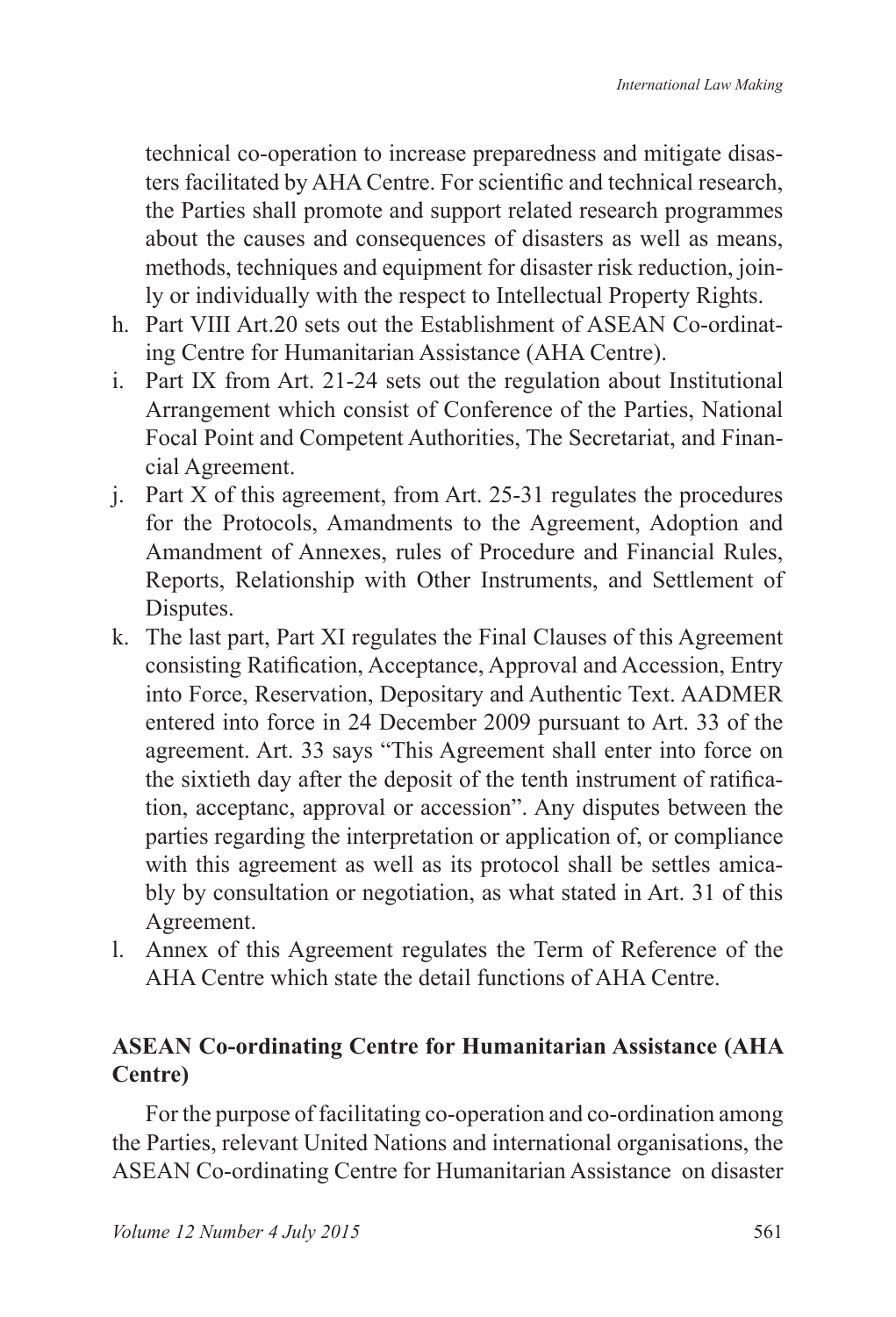management (AHA Centre) shall be established in promoting regional collaboration. AHA Centre works with the basis that Party will put act first to manage and respond to disasters. If in any situation the Parties need assistance to cope with, it can request directly to any Assisting entity as well as seek assistance from AHA Centre to facilitate such request. AHA Centre carries out the functions set out in ANNEX and any other functions directed by the Conference of the Parties.

(MM)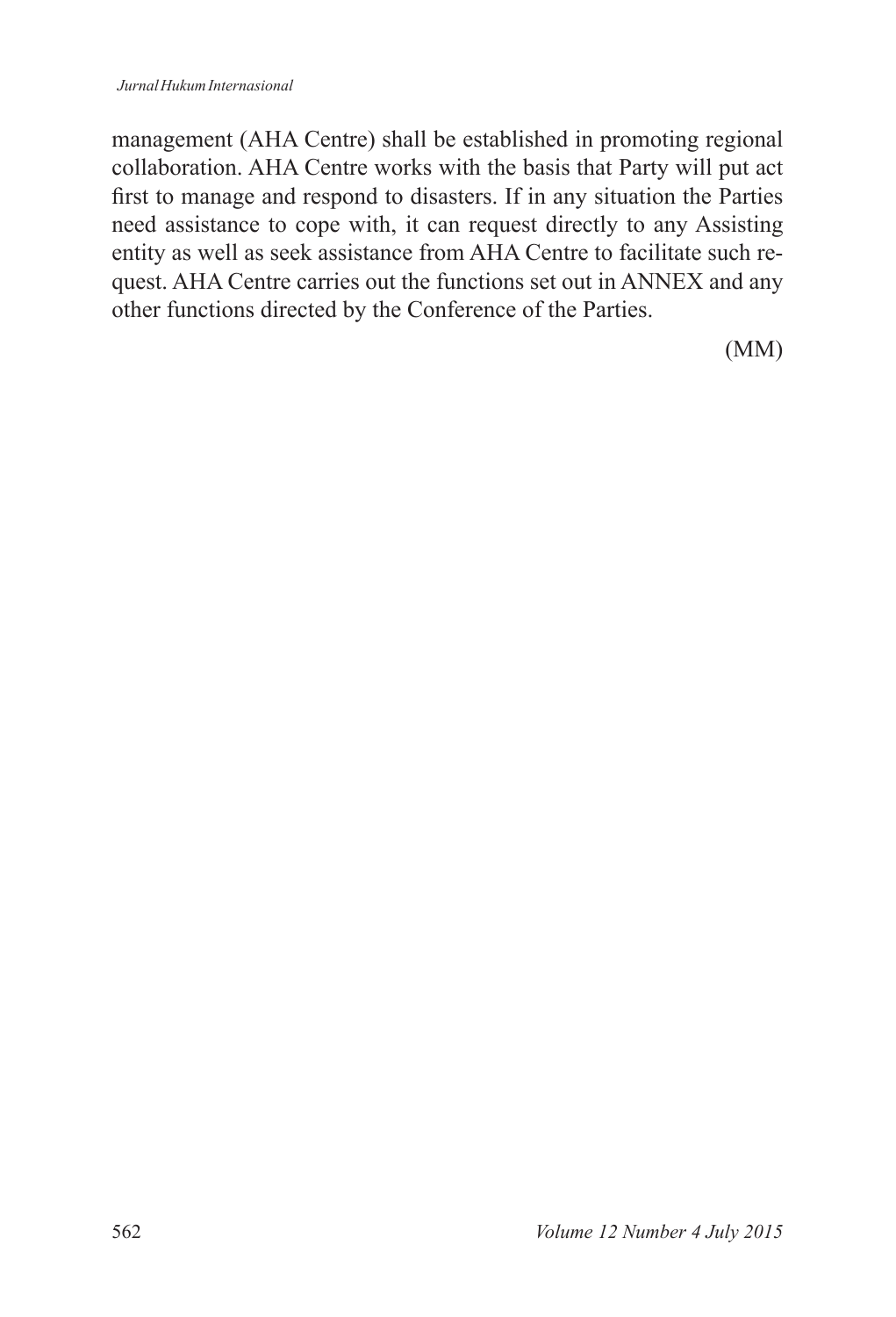### **The Seventh International Cocoa Agreement 2010**

#### **Background**

This agreement established through the United Nations Cocoa Conference 2010 that replaced the current one, which was negotiated in 2001. The conference was held at the Palais des Nations. Geneva on 19 April 2010 from 21 to 25 June 2010 attended by the parties of this agreement, all states members of UNCTAD, and specialized agencies of UN invited to participate in the conference. Then, at the closing plenary on June 2010, the conference adopted one resolution and established the text of the International Cocoa Agreement 2010 that has been drafted before as the outcome of the discussion held by Working Group established by International Cocoa Council. This agreement came into force provisionally on 1 October 2012.

#### **Main Principle**

The new Agreement is expected to build on the success of the 2001 Agreement by implementing measures that leads to an increase in the income of cocoa farmers by supporting the producers to improve th functioning of their cocoa economies. This Agreement will deliver a better quality of cocoa by considering the food safety standards and the social, economic, and environmental dimensions of sustainability.

#### **Object and Purpose**

In a view in strengthening the global cocoa sector and supporting its sustainable development as well as increasing the benefits to all stakeholders, International Cocoa Agreement 2010 (The 7th International Cocoa Agreement) sets out 11 objectives:

- a. To promote international cooperation in the world cocoa economy.
- b. To provide an appropriate framework for discussion on cocoa matters among the governments and private sector.
- c. To contribute to strengthening the national cocoa economies of member countries through preparation, development, and evaluation of appropriate projects to be submitted to relevant institution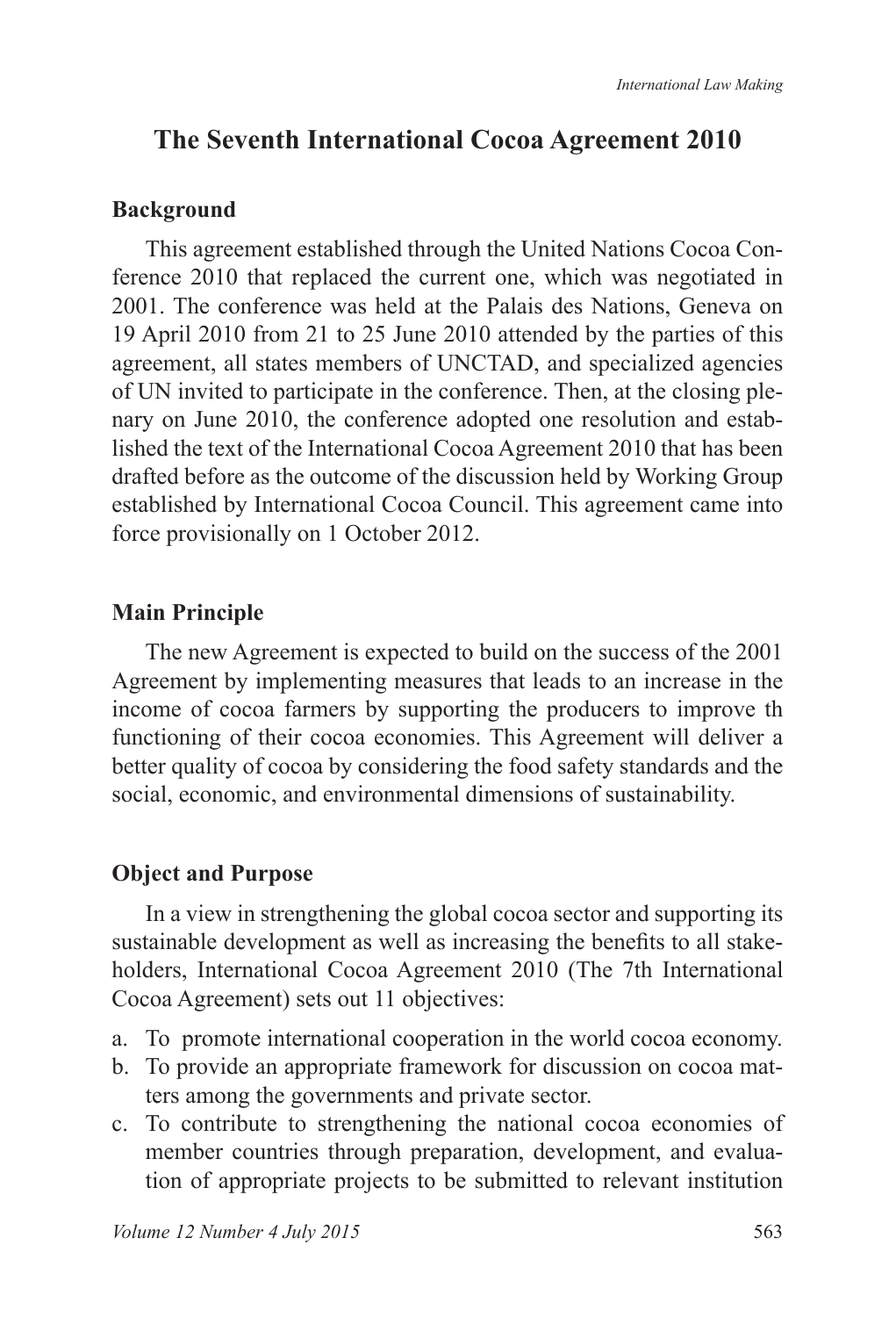for financing and seeking finance for the project benefiting Members and the world cocoa economy.

- d. To strive towards obtaining fair prices leading to equitable economic returns to both producers and consumers in the cocoa value chain; and to contribute to a balanced development of the world cocoa economy for the interest of all Members.
- e. To promote a sustainable cocoa economy in the terms of economic, social, and environment.
- f. To encourage research and implementation of its findings through the promotion of training and programmes leading to the transfer of technologies suitable for cocoa among the members.
- g. To promote transparency in the world cocoa economy, and in particular in the cocoa trade, through the collection, analysis and dissemination of relevant statistics and the undertaking of appropriate studies as well as to promote the elimination of trade barriers.
- h. To promote and encourage consumption of chocolate and cocoabased products to increase demand for cocoa through the promotion of the positive attributes of cocoa, including health benefits with close cooperation with private sectors.
- i. To encourage Members to promote cocoa quality and to develop appropriate food safety procedures in the cocoa sector.
- j. To encourage Members to develop and implement strategies to enhance the capacity of local communities and small-scale farmers to benefit from cocoa production and contribute to poverty alleviation.
- k. To facilitate the availability of information on financial tools and services that can assist cocoa producers, including access to credit and approaches to manage risk.

### **Concept**

Like the International Cocoa Agreement 2001, the primary objective of this agreement is the development and strengthening of international cooperation between producers and consumers in the cocoa sector. The Agreement provides the streamline of the governing structure of the organization to enhance the efficiency, inclusiveness, and ability to address current challenges. It makes provisions for an Economic Committee to addresses issues regarding the economic dimension of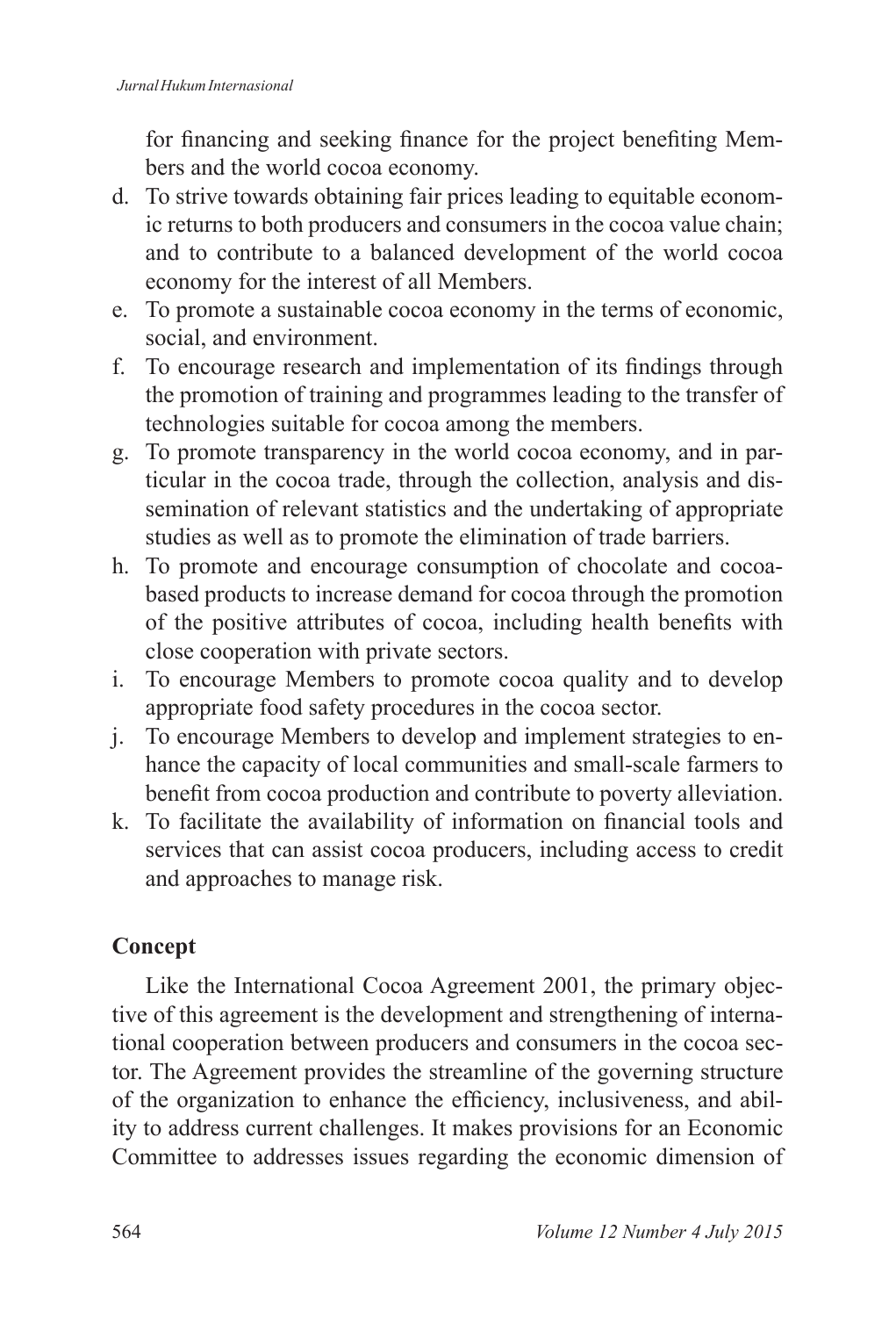sustainable development in the cocoa economy and an Administration and Finance Committee which will carry out other administrative and financial tasks that the council may assign.

Furthermore, this Agreement also created a broad-based Consultative Board on the World Cocoa Economy with the very clearly function. It also reinforces the cooperation amongst members by extending it with other stakeholders, including private sector and civil society which also have valuable role in making the more sustainable cocoa value chain.

The transparency in world cocoa market is being enhanced in article 30 of this Agreement that will benefit all actors in the market and small farmers as well through the role of ICCO in collecting, processing, and distributing data from both private and public sources as well as increased cooperation between the ICCO and private sectors.

### **Main Features**

The Agreement consists of XVIII Chapters and Three Annexes with total of 65 Articles.

- a. Chapter I-II sets out the objectives of this agreement and definition of terms.
- b. Chapter III regulates about the International Cocoa Organization related to the headquarters and structures, memberships, and privileges and immunities.
- c. Chapter IV regulates about the International Cocoa Council relate dto its power and funtions, chairman and vice-chairman, section of the council, vote and voting procedure, decisions, cooperation with other organization, invitation and admission of observers, and quorum of the council.
- d. Chapter V sets out the Secretariat of the Organization consists of Executive Director and staff, work programme, an annual report of the organization.
- e. Chapter VI-VIII set out the Administration and Finance Committee, Finance, and Economic Committee,
- f. Chapter IX regulates the market transparency about information and market transparency, stocks, cocoa substitutes, indicator price, conversion factors, scientific research and development.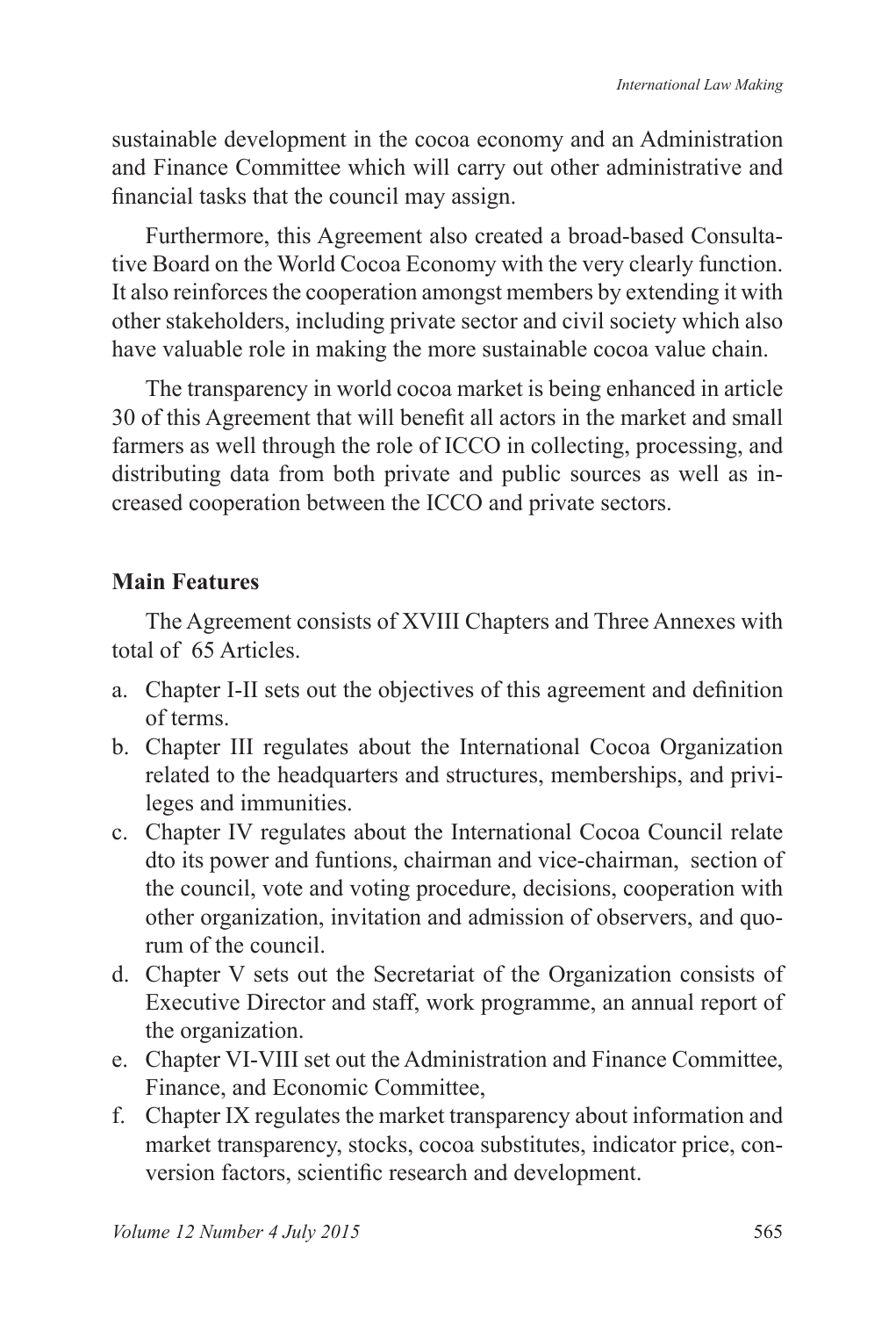- g. Chapter X is about market development consisting market analyses, consumption promotion, studies, surveys and reports,
- h. Chapter XI regulates the fine or flavour cocoa, projects, relationship with the common fund for commodities and other multilateral and bilateral donors.
- i. Chapter XIII sets out the sustainable development about standars of living and working conditions, sustainable cocoa economy.
- i. Chapter XIV states the consultative board on the world cocoa economy consists of establishment of the Consultative Board on the World Cocoa Economy, its composition and meeting.
- k. Chapter XV is about relief from obligations and differential and remedial measures about relief from obligation in exceptional curcumstances, differenial and remedial measures.
- 1. Chapter XVI regulates the consultations, disputes and complaints about consultations, disputes, complaints and action by the Council
- m. Chapter XVII sets out the final provisions consists of depositary, signature, ratification, acceptance, aproval, notification of provisional application, entry into force, reservations, withdrawal, exclusion, settlement of accounts with withdrawing or excluded Members, duration, extension and termination, and amandments.
- n. Chapter XVIII regulates about the supplementary and transitional provisions consisting special reserve fund and other supplementary and transitional provisions.
- o. Annexes of this agreement consists of Annex A, B, and C. These three annexes sets out the calculation of cocoa exports and imports for the purpose of article 57 and determines the producing countries exporting exlusively or partially fine or flavour cocoa.

### **International Cocoa Organization (ICCO)**

International Cocoa Organization established in 1973 to put into effect the first International Cocoa Agreement which was negotiated in Geneva at the United Nations International Cocoa Conference. Based on Art. 3 of this agreement, the existence of this organization shall continue and administer the provisions and supervise the operation of this agreement. The headquarters of the Organization located in London, ulness the Council decides otherwise.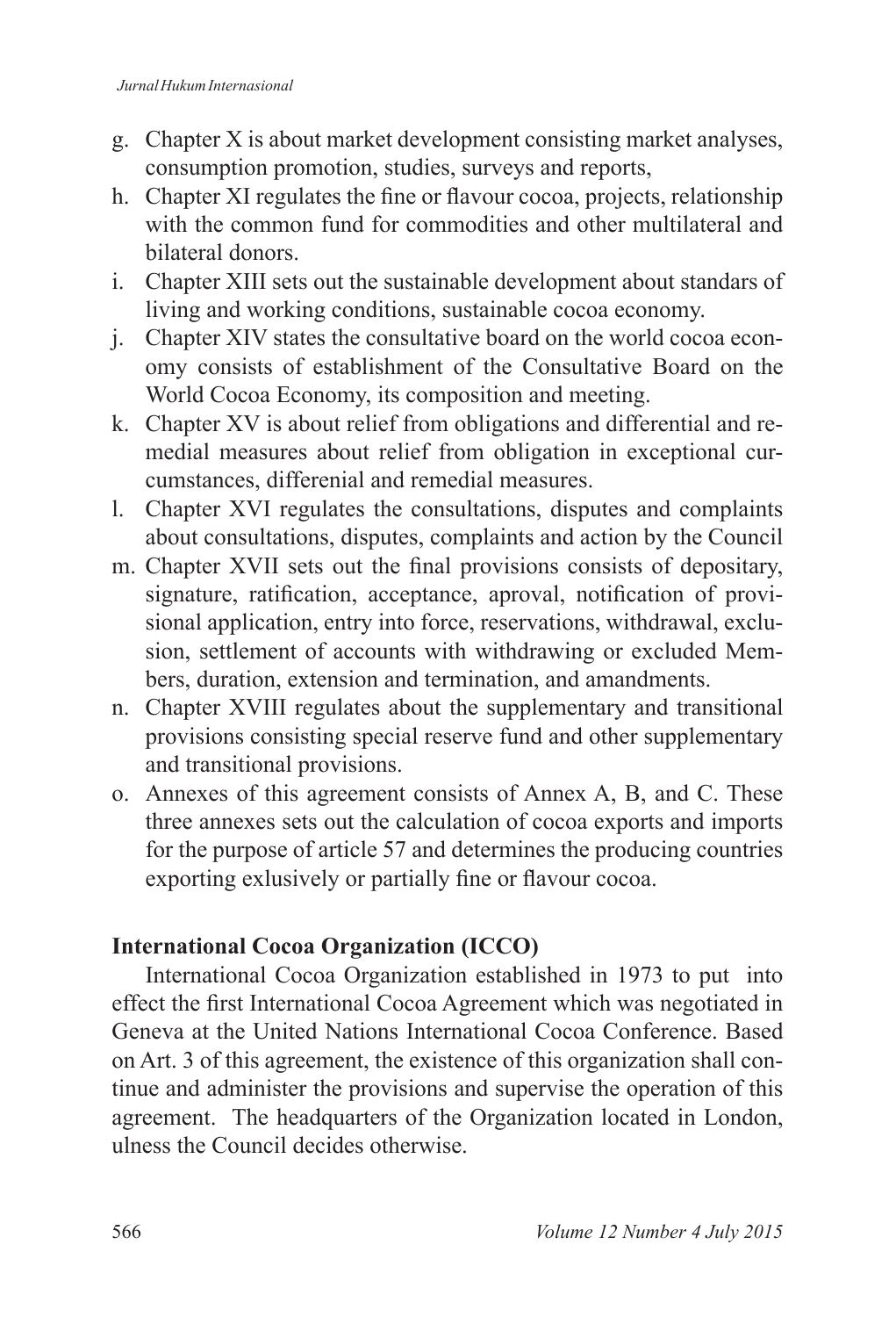The organization operates its function through :

- a. International Cocoa Council
- b. The subsidiary bodies of the Council comprising the Administration and Finance Committee, Economics Committee, Consultative Board on the Wolrd Cocoa Economy, and other committees established by the Council.
- c. The Secretariat.

 The member of organization consists of the contracting parties with two categories; exporting members and importing members which may change its category on such condition. The organization have legal personality that gives capacity to contract, acquire and dispose of movable and immovable property and to institute legal proceeding. Status, privileges, and immunities will be given to the Organization, its Executive Director, staff, experts and representatives of the Members based on the Headquarters' agreement concluded between the host country and International Cocoa Organization.

(MM)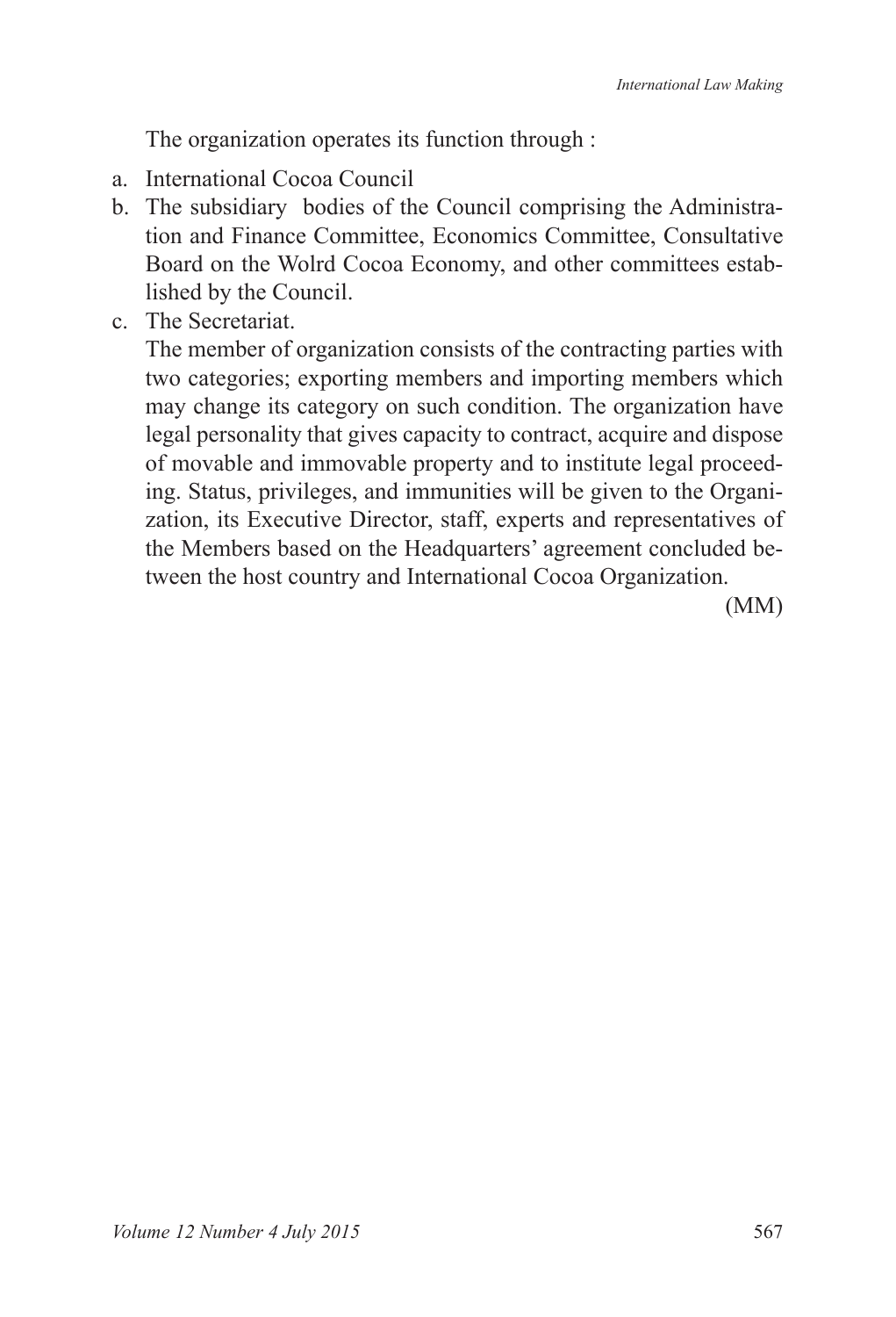# **Paris Convention for the Protection of Industrial Property**

#### **Background**

After a diplomatic conference in Paris administered by the World Intellectual Property Organization (WIPO) in 1880, Paris Convention for the Protection of Industrial Property was signed by 11 countries, which are Belgium, Brazil, France, Guatemala, Italy, the Netherlands, Portugal, El Salvador, Serbia, Spain, and Switzerland in 1883 at a similar conference with additional Final Protocol. The convention governs almost all international reciprocal patent filing rights. The treaty was later then revised at Brussels, Belgium, on 14 December 1900; at Washington, United States on 2 June 1911; at The Hague, Netherlands, on 6 November 1925; at London, United Kingdom, on 2 June 1934; at Lisbon, Portugal, on 31 October 1958; and at Stockholm, Sweden, on 14 July 1967 and was amended on 28 September 1979. These States had ratified the Convention in 1884. Up until now, there are approximately 169 countries that are parties to the Convention.

#### **Concept**

The purpose of the Convention is to protect many kinds of industrial property namely, patents, trademarks, industrial designs, utility models, service marks, trade names, geographical indications, and the repression of unfair competition. The Convention covers of substantive provisions that is divided of three main categoris: national treatment, right of priority  $-$  an applicant from on contracting State who files a patent application in a contracting State is able to use its first filing date as the effective filing date in another contracting State as long as the applicant files another application for the patent within a year since the first filing  $-$  and common rules.

#### **Entry into Force**

Paris Convention for the Protection on Industrial Property has entered into force one month after the deposit of the instruments of ratification on 7 July 1884.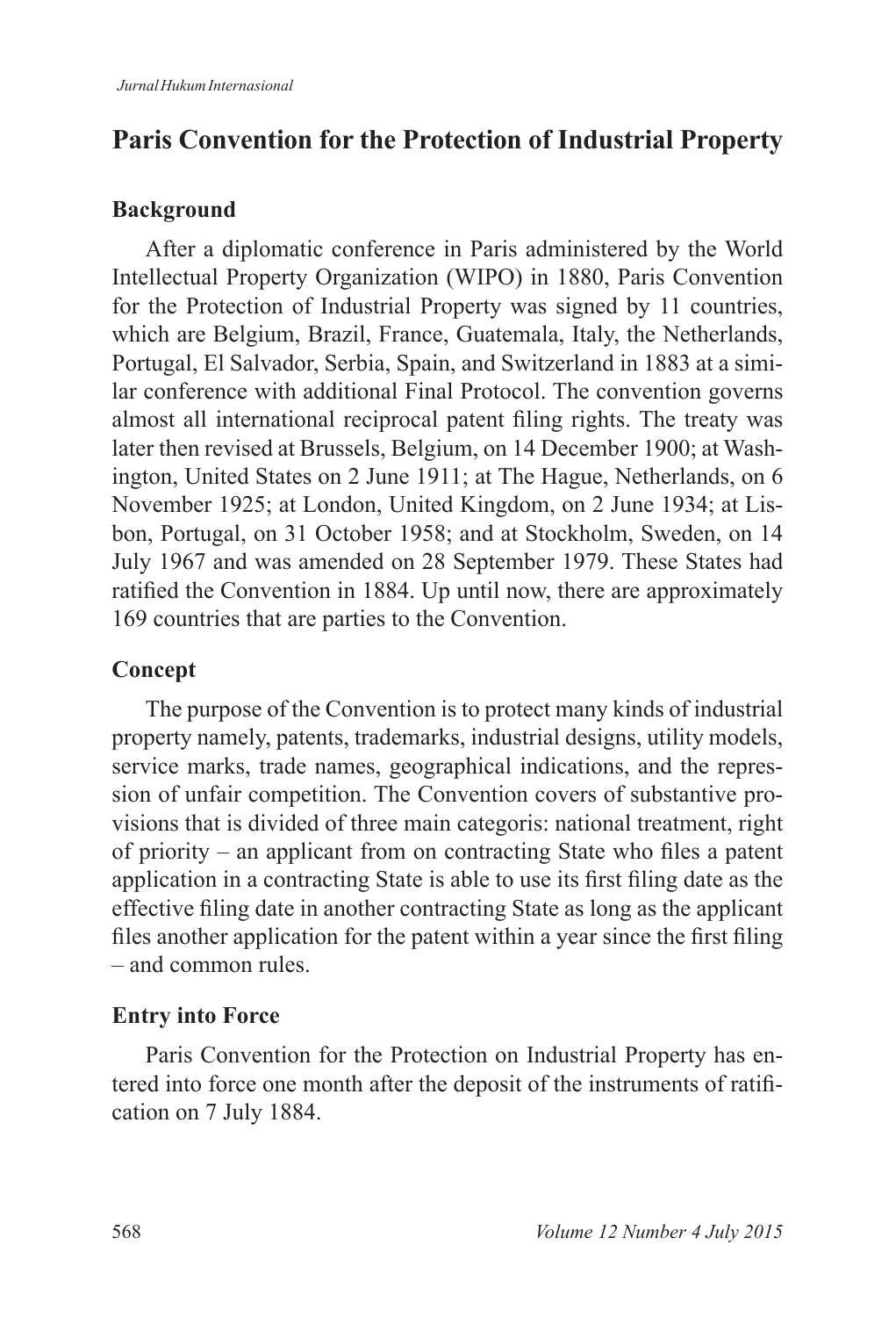#### **Main Features**

Paris Convention for the Protection on Industrial Property consist of 30 Articles covering widest sense of industrial property, which is divided into three main categories of the substantive provisions: national treatment, right of priority, and common rules. The Convention is open to all States where instruments of ratification or accession must be deposited with the Director General of WIPO. The Convention specified that the contracting States constituted themselves into a *Union* for the protection of industrial property (Article 1). Within the same article, it underlies that the industrial property shall apply not only to industry and commerce proper but also apply to agricultural and extractive industries and to all manufacture or natural products, for example, wines, grain, tobacco leaf, fruit, cattle, minerals, mineral waters, beer, flowers, and flour

As previously mentioned, the Convention is divided into three main categories of substantive provisions. The first category is regarding provisions on national treatment, in regards to the protection of industrial property, each Contracting State must grant the same protection to nationals of other Contracting States that it grants to its own nationals. Non-Contracting States are also entitled to national treatment if they are domiciled or have a real and effective industrial or commercial establishment in a Contracting State.

Second category is regarding provisions for the right of priority in the case of patents, marks, and industrial designs. The right of priority is done on the basis of a regular first application field in one of the Contracting States, the applicant may, within a certain period of time, apply for protection in any of other Contracting States. It will then be regarded as the first application. Thus, those States with have priority over applications filed by others during the said period of time for the same invention, utility model, mark or industrial design.

Third category is common rules provided by the Convention which all Contracting States must follow, namely: (a) Patents, granted in different Contracting States for the same invention are independent of each other; (b) Filing and registration of marks are not regulated by the Convention as it is determined in each Contracting State by domestic law,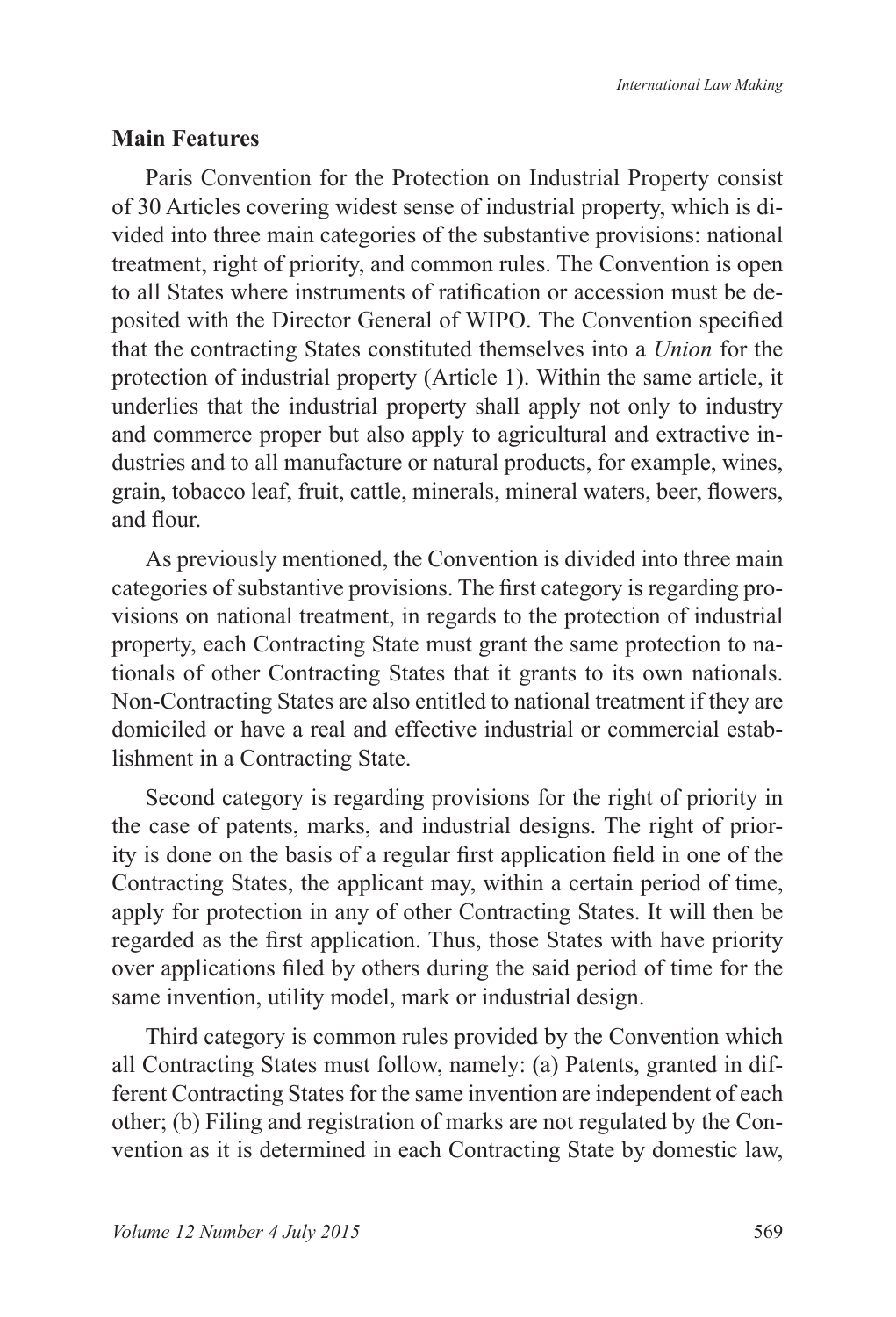thus no application for the registration of a mark filed by a Contracting State may be refused or invalidated. Where a mark has been duly registered in the country of origin, it m be accepted for filing and protected in its original form in the other Contracting States upon request; (c) Industrial designs must be protected in each Contracting State, and protection may not be forfeited if articles incorporating the designs are not manufactured in that State; (d) Trade names must be protected in each Contracting State without the obligation to file or register the names; (e) Measures of Source Indications must be taken by each Contracting State against direct or indirect use from their producer; and (f) Each Contracting State must provide for effective protection against unfair competition.

(DMH)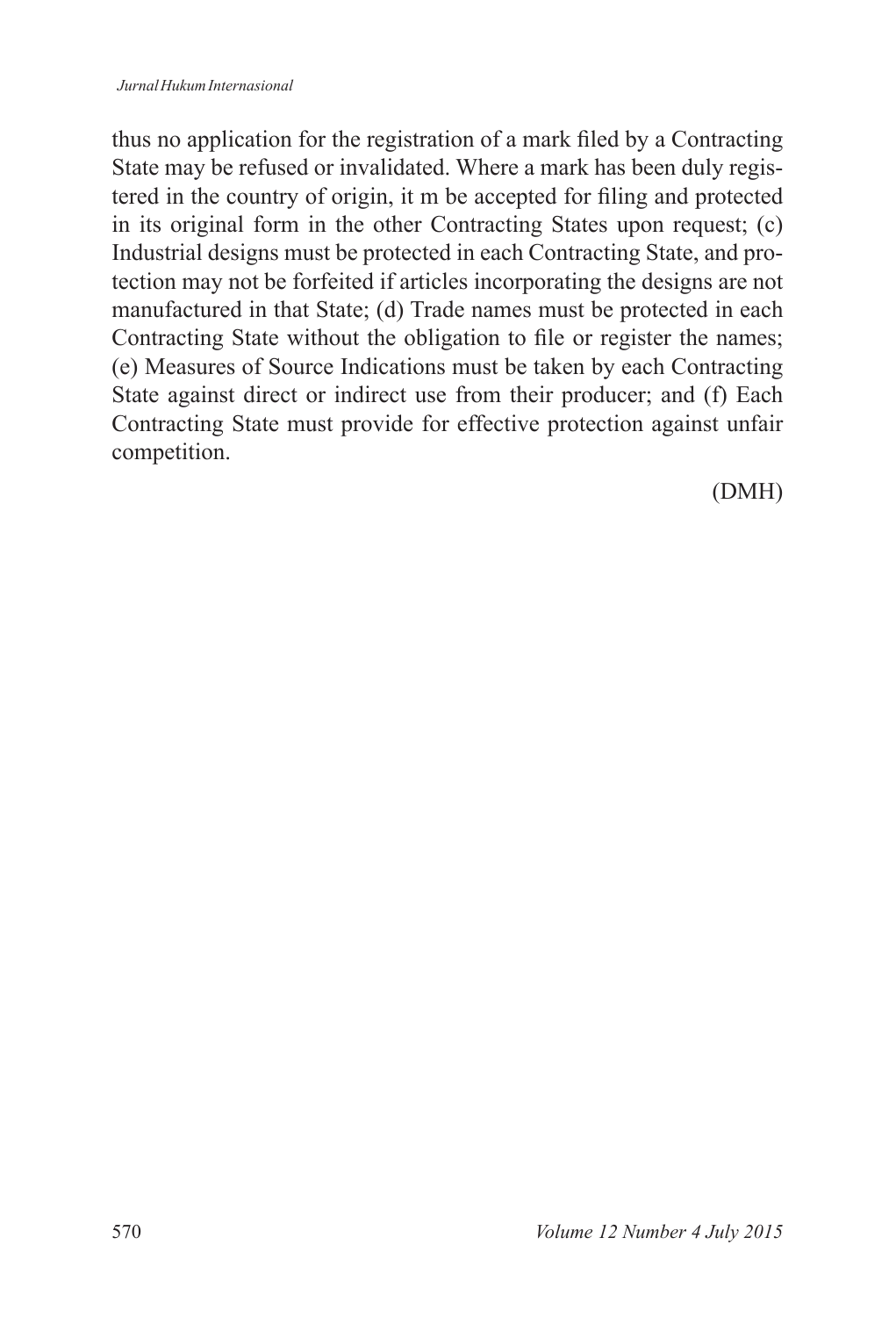# **Patent Cooperation Treaty**

### **Background**

Patent Cooperation Treaty is an international treaty that was established by the Washington Diplomatic Conference that was held in Washington from 25 May to 19 June 1970. The Treaty also provides patent protection for an invention simultaneously in a large number of countries by filing a single patent application instead of filing several separate national or regional patent applications.

### **Concept**

The Treaty is generally a patent law treaty providing a unified procedure for filing patent applications to protect inventions in each of its Contracting States. The Treaty provides procedures to grant of a patent, however the Patent Cooperation Treaty application itself does not result in the grant of patent but to grant of patent is also a prerogative of each national or regional authority.

### **Entry into Force**

The treaty entered into force on 24 January 1978, initially with 18 Contracting States but now has more than 145 Contracting States. The first international applications were filed on 1 June 1978, amended in 1979, and modified in 1984 and 2001.

### **Main Features**

The Treaty consists of 69 Articles consisting of provisions regarding Introductory Provisions (Article 1-2) on Establishment and Definitions, Procedures on international application and international search (Article 3-30), Preliminary Examination (Article 31-42), Common provisions (Article 43-49), Technical Services (Article 50-52), Administrative Provisions (Article 53-58), Disputes (Article 59), Revision and Amendment (Article 60-61), and Final Provisions (Article 62-69).

The Treaty provides procedures to grant patents that include filing, international search by the International Searching Authority, international publication, supplementary international search which will be